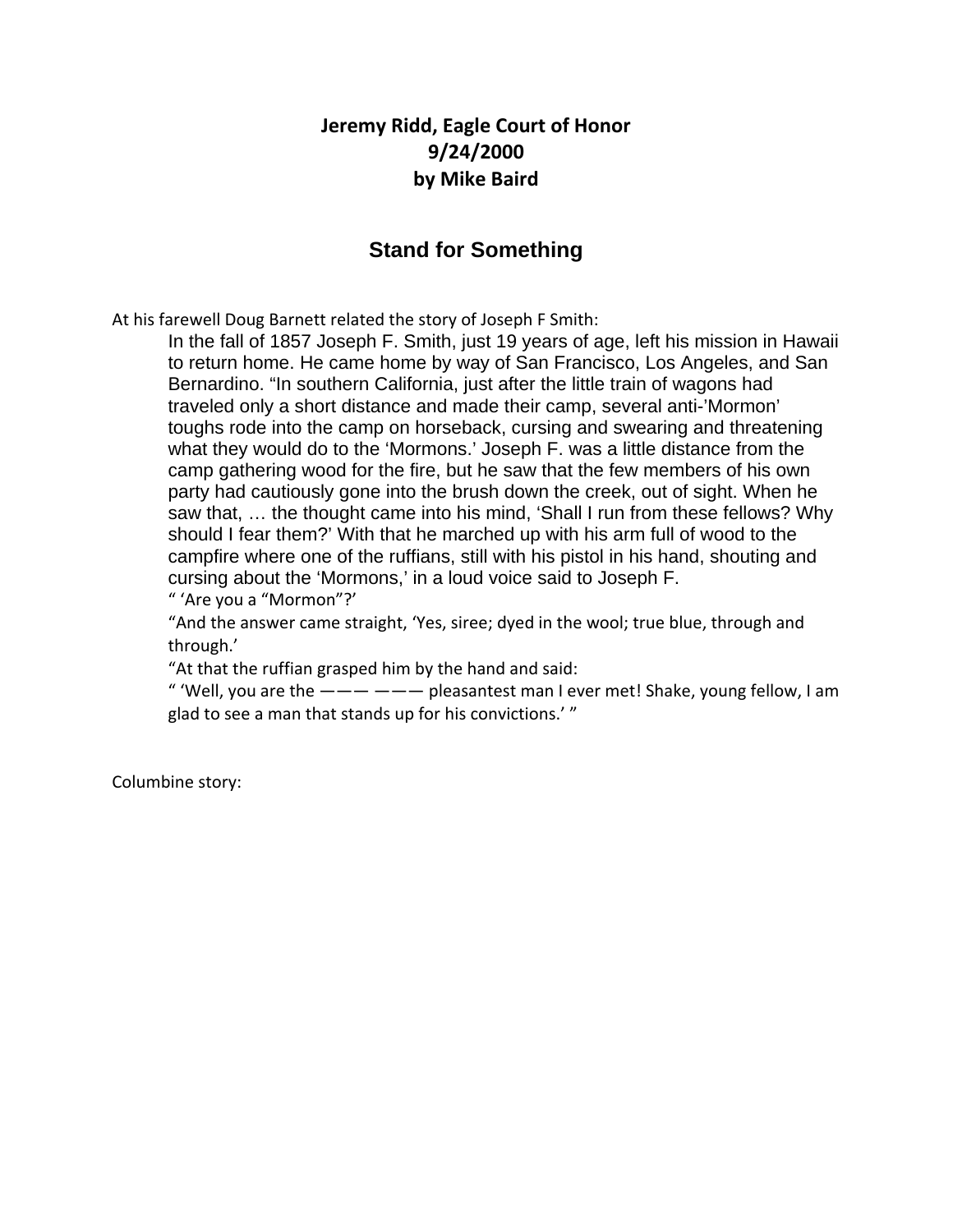## A time to be born, a time to die

hen the Columbine killers finally reached Cassie Bernall. I don't know if the police SWAT teams had arrived. I don't know if the guys in the flak jackets and helmets were in position outside the high school, or if they'd yet run their risk analysis. Perhaps they were almost ready to brave the battle zone.

Up in the library, Cassie, all of 17, didn't have the luxury of a perimeter. She didn't have time to plot a tactical response when one of the gunmen slowly drew a bead on her and asked, "Do you believe in



God?' If the police were still confused about what was happening inside Columbine. there was no such mystery in the library. Kids were dying. At the killers' whim. When the

shooters entered the room, they barked, "Who's ready to die?" then demanded that all the jocks stand up: "We're going to kill every one of you."

A few of the athletes huddled under tables or behind chairs immediately doffed those damning baseball hats. They weren't crazy. They might be Rebels, tried and true, but they weren't ready to die for ol' Columbine High.

As the shooters moved through the library, I don't know what betrayed Cassie Bernall as a creature of faith.

Perhaps she was wearing that slender gold cross around her neck or the bracelet inscribed "WWJD": What Would Jesus Do? Perhaps the killers remembered seeing her one morning before school began, standing with a few friends by the flagpole, their heads bowed in prayer

## Do you believe in God?

The survivors of that wretched morning say Cassie paused. I suspect hers was a hesitancy borne of conviction, not confusion. She wasn't searching for the right answer, just the right words.

"Yes, I believe in God," she said. "and you need to follow along God's path.'

With those words, he fired. With those words, she died.

I don't know, thankfully, what goes through your head when you fear a bullet is sure to follow. It's probably not a coincidence that the SWAT teams who have such experience, who've stepped through some frightening doors, played it safe at Columbine.

Knowing they were outgunned, they didn't rush to judgment . . . or to the library.

It's difficult to second-guess the cops when you spend most of your life safely parked out of harm's way. As Capt. C.W. Jensen, a former hostage negotiator with the Portland police, noted, "We train with a barricade mentality: You get things shut down, then decide what<br>to do."

> ou don't anticipate teenagers whose monstrous appetite for destruction

mocks your indecisiveness. You don't anticipate the 17year-old girl whose faith might be tested in your absence.

"Now that the unthinkable has happened, our challenge is to think through it," Jensen said. "This has hit a lot of us very deeply. A lot of police officers are now saying, 'We would go in, we would go to the sound of the gunshots, we would hunt these guys down and end it.'"

I don't know where we go from here. I don't know if it can get any worse than Columbine. But I hope the next time the cops face the unknowable, they will proceed with Cassie's faith - that they have found the right path — and with Cassie in mind.

Some people, you see, are still willing to die for their unblinking devotion to a slender, gold cross. While that brings solace to the angels and the saints, it leaves the rest. of us gasping at the intersection of their courage and our loss.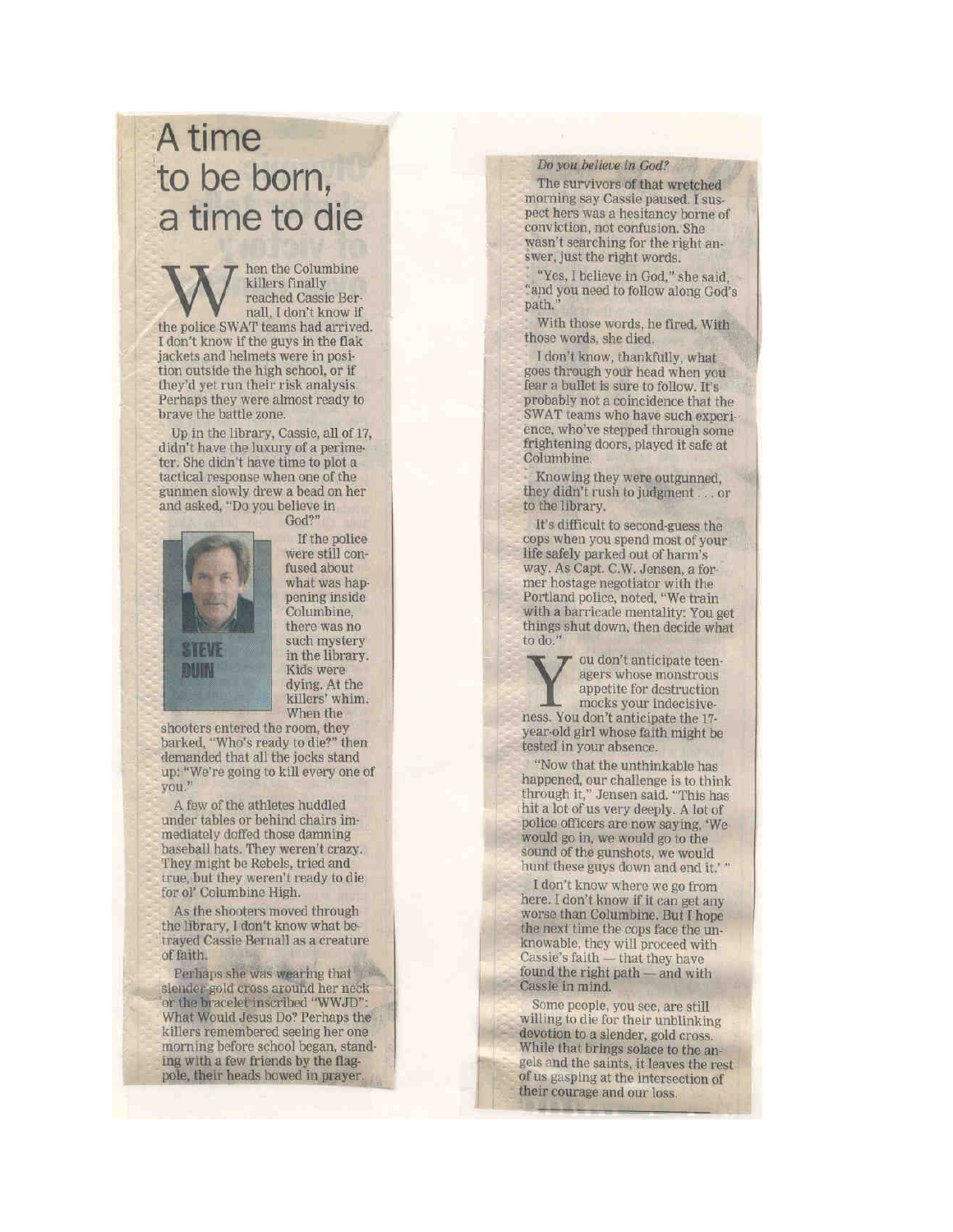These are extreme cases.

- $\triangleright$  More often it is in our daily lives that we have to stand for something.
	- $\triangleright$  The invitation to agree to a lie
	- $\triangleright$  The opportunity to cheat or to steal
	- $\triangleright$  The opportunity to follow the Savior or Satan occurs daily

Scout Law:

 A Scout is trustworthy, loyal, helpful, friendly, courteous, kind, obedient, cheerful, thrifty, brave, clean and reverent.

Note similarity to  $13<sup>th</sup>$  article of faith

Scout Oath

On my honor I will do my best to do my duty to God and my country and to obey the Scout Law; To help other people at all times; To keep myself physically strong, mentally awake, and morally straight.

The Boy Scouts have been attacked because of the language in the oath and the law.

 $\triangleright$  "Duty to God"

The Boy Scouts have been attacked because of commitment to the oath and law.

 $\triangleright$  Locally our the United Way is right now determining if \$ will be given to The boy Scouts because of the Boy Scouts ban on membership of avowed Gay people

Satan knows if he can ridicule, mock and tear down all that the Boy Scouts of America stands for, it will serve his cause.

President Hinkley (Standing for Something):

In standing for something there is sometimes loneliness and unpopularity.

Scouting teaches us to stand for something.

When we agree to live by the Scout Oath we agree to stand for something.

 $\triangleright$  Revere God and do our duty to him and others.

When we agree to live by the Scout law, we agree to stand for something.

 $\triangleright$  Person of character